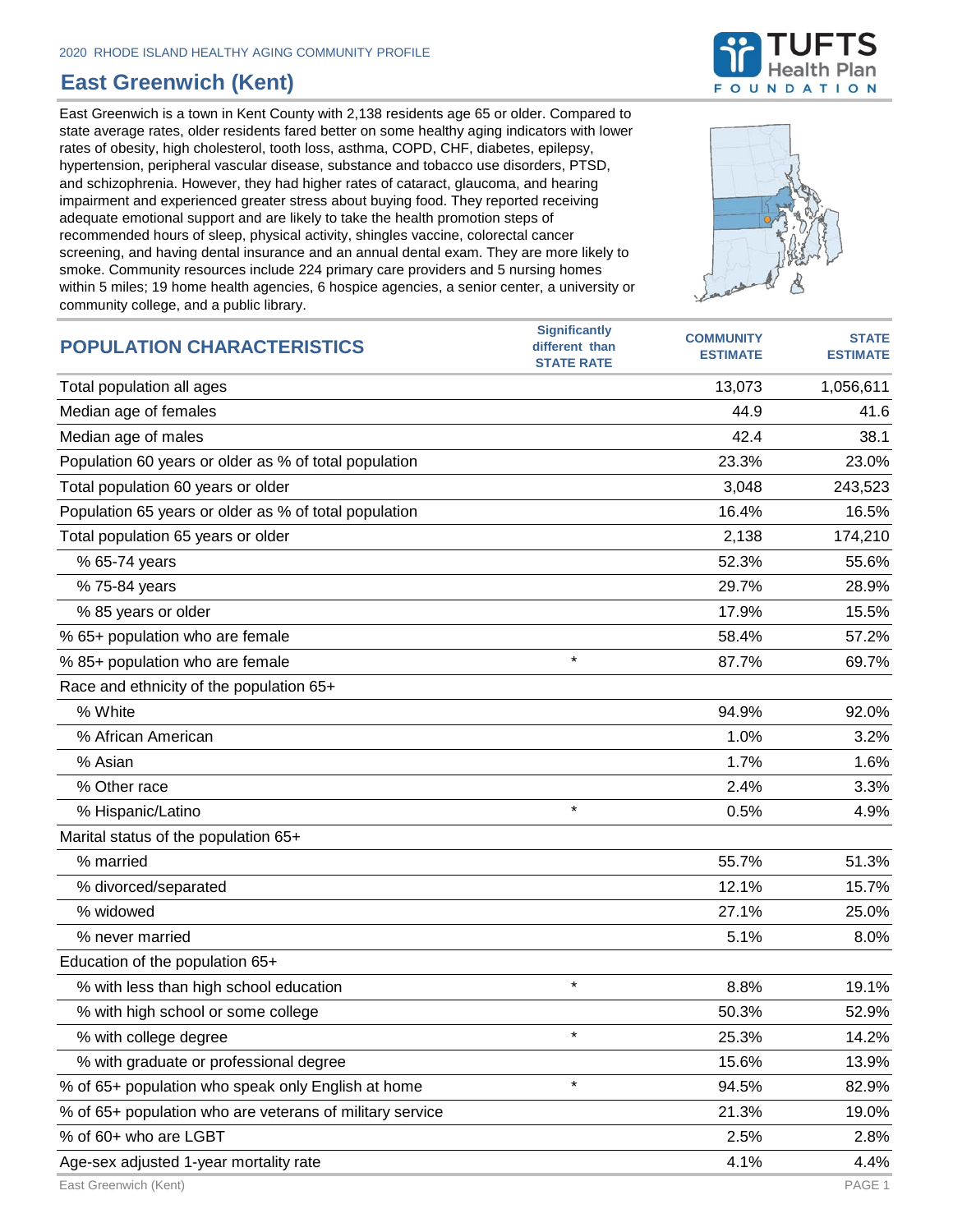| <b>HEALTHY AGING INDICATORS</b>                              | <b>BETTER / WORSE</b><br><b>STATE RATE</b> | <b>COMMUNITY</b><br><b>ESTIMATE</b> | <b>STATE</b><br><b>ESTIMATE</b> |
|--------------------------------------------------------------|--------------------------------------------|-------------------------------------|---------------------------------|
| <b>WELLNESS</b>                                              |                                            |                                     |                                 |
| % 60+ getting the recommended hours of sleep                 | B                                          | 73.6%                               | 63.0%                           |
| % 60+ doing any physical activity within last month          | B                                          | 78.6%                               | 71.0%                           |
| % 60+ met CDC guidelines for muscle-strengthening activity   | B                                          | 32.1%                               | 25.0%                           |
| % 60+ met CDC guidelines for aerobic physical activity       | В                                          | 65.2%                               | 54.3%                           |
| % 60+ with fair or poor health status                        | B                                          | 12.7%                               | 19.5%                           |
| % 60+ with 15+ physically unhealthy days in last month       | B                                          | 8.9%                                | 14.5%                           |
| <b>FALLS</b>                                                 |                                            |                                     |                                 |
| % 60+ who fell within last year                              |                                            | 21.5%                               | 26.3%                           |
| % 60+ who were injured in a fall within last year            |                                            | 8.2%                                | 10.3%                           |
| % 65+ had hip fracture                                       |                                            | 3.1%                                | 3.4%                            |
| <b>PREVENTION</b>                                            |                                            |                                     |                                 |
| % 60+ with physical exam/check-up in last year               |                                            | 91.9%                               | 93.0%                           |
| % 60+ flu shot in last year                                  |                                            | 64.2%                               | 60.6%                           |
| % 60+ with pneumonia vaccine                                 |                                            | 69.5%                               | 67.7%                           |
| % 60+ with shingles vaccine                                  | B                                          | 47.4%                               | 35.3%                           |
| % 60+ women with a mammogram within last 2 years             |                                            | 87.5%                               | 82.0%                           |
| % 60+ with colorectal cancer screening                       | B                                          | 85.0%                               | 77.8%                           |
| % 60+ with HIV test                                          |                                            | 17.2%                               | 15.8%                           |
| % 60+ met CDC preventive health screening goals              |                                            | 45.4%                               | 39.2%                           |
| <b>NUTRITION &amp; DIET</b>                                  |                                            |                                     |                                 |
| % 60+ with 5 or more servings of fruit or vegetables per day |                                            | 21.3%                               | 18.1%                           |
| % 65+ with poor supermarket access                           |                                            | 32.3%                               | 23.6%                           |
| % 60+ stressed about buying food in last month               | B                                          | 7.0%                                | 13.2%                           |
| % 60+ self-reported obese                                    | B                                          | 20.9%                               | 26.8%                           |
| % 65+ clinically diagnosed obesity                           | B                                          | 25.0%                               | 29.3%                           |
| % 65+ with high cholesterol                                  |                                            | 78.3%                               | 79.1%                           |
| % 60+ with cholesterol screening                             | B                                          | 99.2%                               | 96.9%                           |
| <b>ORAL HEALTH</b>                                           |                                            |                                     |                                 |
| % 60+ with dental insurance                                  | B                                          | 64.8%                               | 56.3%                           |
| % 60+ with annual dental exam                                | B                                          | 85.5%                               | 75.9%                           |
| # of dentists per 100,000 persons (all ages)                 |                                            | 221.3                               | 64.7                            |
| % 60+ with loss of 6 or more teeth                           | B                                          | 21.4%                               | 29.6%                           |
| <b>CHRONIC DISEASE</b>                                       |                                            |                                     |                                 |
| % 65+ with Alzheimer's disease or related dementias          |                                            | 12.4%                               | 13.1%                           |
| % 65+ with anemia                                            |                                            | 51.6%                               | 50.0%                           |
| % 65+ with asthma                                            | B                                          | 12.3%                               | 14.9%                           |
| % 65+ with atrial fibrillation                               |                                            | 15.3%                               | 15.0%                           |
| % 65+ with autism spectrum disorder                          |                                            | N/A                                 | 0.04%                           |
| % 65+ with benign prostatic hyperplasia (men)                |                                            | 44.2%                               | 42.2%                           |
| % 65+ with breast cancer (women)                             |                                            | 12.0%                               | 11.1%                           |
| % 65+ with cataract                                          | W                                          | 71.2%                               | 67.5%                           |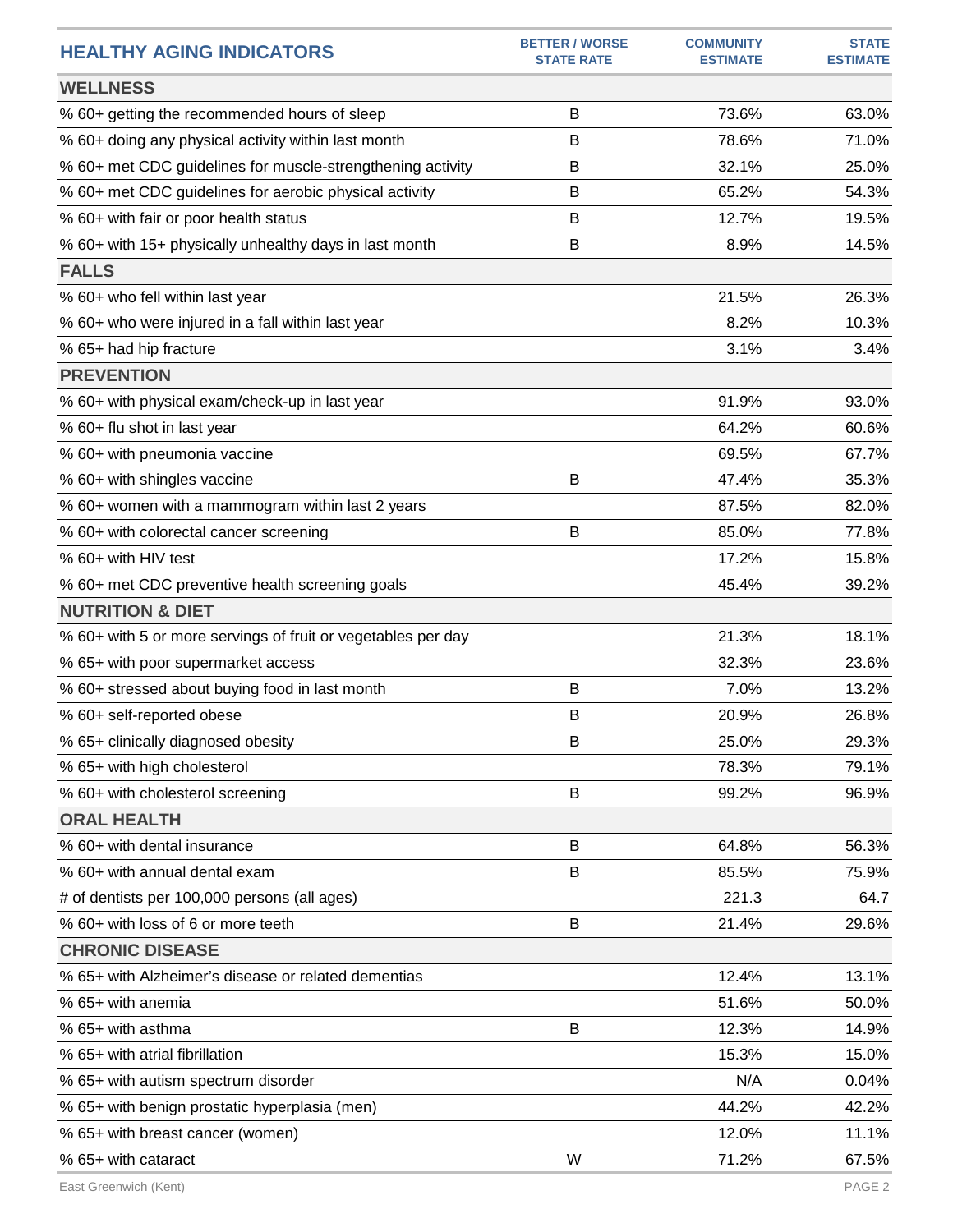| <b>HEALTHY AGING INDICATORS</b>                         | <b>BETTER / WORSE</b><br><b>STATE RATE</b> | <b>COMMUNITY</b><br><b>ESTIMATE</b> | <b>STATE</b><br><b>ESTIMATE</b> |
|---------------------------------------------------------|--------------------------------------------|-------------------------------------|---------------------------------|
| % 65+ with chronic kidney disease                       |                                            | 28.9%                               | 30.7%                           |
| % 65+ with chronic obstructive pulmonary disease        | B                                          | 19.2%                               | 22.9%                           |
| % 65+ with colon cancer                                 |                                            | 2.6%                                | 2.7%                            |
| % 65+ with congestive heart failure                     | B                                          | 19.5%                               | 21.6%                           |
| % 65+ with diabetes                                     | B                                          | 29.1%                               | 34.7%                           |
| % 65+ with endometrial cancer (women)                   |                                            | 2.7%                                | 1.9%                            |
| % 65+ with epilepsy                                     | B                                          | 2.2%                                | 2.9%                            |
| % 65+ with fibromyalgia, chronic pain and fatigue       |                                            | 24.6%                               | 25.4%                           |
| % 65+ with glaucoma                                     | W                                          | 29.5%                               | 27.0%                           |
| % 65+ ever had a heart attack                           |                                            | 5.0%                                | 5.8%                            |
| % 65+ with HIV/AIDS                                     |                                            | 0.06%                               | 0.12%                           |
| % 65+ with hypertension                                 | B                                          | 74.3%                               | 78.0%                           |
| % 65+ with hypothyroidism                               |                                            | 23.5%                               | 22.4%                           |
| % 65+ with ischemic heart disease                       |                                            | 41.7%                               | 41.8%                           |
| % 65+ with leukemias and lymphomas                      |                                            | 2.9%                                | 2.7%                            |
| % 65+ with liver disease                                |                                            | 9.6%                                | 9.9%                            |
| % 65+ with lung cancer                                  |                                            | 1.8%                                | 2.1%                            |
| % 65+ with migraine and other chronic headache          |                                            | 6.8%                                | 6.1%                            |
| % 65+ with osteoarthritis or rheumatoid arthritis       |                                            | 56.9%                               | 56.2%                           |
| % 65+ with osteoporosis                                 |                                            | 20.4%                               | 19.6%                           |
| % 65+ with peripheral vascular disease                  | B                                          | 20.5%                               | 25.6%                           |
| % 65+ with pressure ulcer or chronic ulcer              |                                            | 6.9%                                | 8.1%                            |
| % 65+ with prostate cancer (men)                        |                                            | 14.9%                               | 13.4%                           |
| % 65+ with stroke                                       |                                            | 12.7%                               | 11.9%                           |
| % 65+ with traumatic brain injury                       |                                            | 1.1%                                | 1.0%                            |
| % 65+ with 4+ (out of 15) chronic conditions            | B                                          | 60.5%                               | 63.8%                           |
| % 65+ with 0 chronic conditions                         |                                            | 7.6%                                | 7.0%                            |
| <b>BEHAVIORAL HEALTH</b>                                |                                            |                                     |                                 |
| # opioid deaths (all ages)                              |                                            | 13                                  | 1,654                           |
| % 65+ with opioid use disorder                          |                                            | 1.3%                                | 1.9%                            |
| % 65+ with substance use disorder                       | B                                          | 5.3%                                | 7.0%                            |
| % 60+ who used marijuana in last month                  |                                            | N/A                                 | 3.4%                            |
| % 60+ excessive drinking                                |                                            | 7.4%                                | 9.3%                            |
| % 65+ with tobacco use disorder                         | B                                          | 8.7%                                | 10.8%                           |
| % 60+ current smokers                                   |                                            | 6.4%                                | 8.7%                            |
| % 60+ ever used E-Cigarettes in last month              |                                            | 5.2%                                | 5.8%                            |
| <b>MENTAL HEALTH</b>                                    |                                            |                                     |                                 |
| % 60+ who reported receiving adequate emotional support | B                                          | 85.6%                               | 79.7%                           |
| % 60+ who reported being satisfied with life            |                                            | 95.9%                               | 95.3%                           |
| % 60+ with 15+ days poor mental health in last month    |                                            | 4.7%                                | 7.4%                            |
| % 65+ with depression                                   |                                            | 31.8%                               | 32.9%                           |
| % 65+ with anxiety disorder                             |                                            | 29.2%                               | 29.8%                           |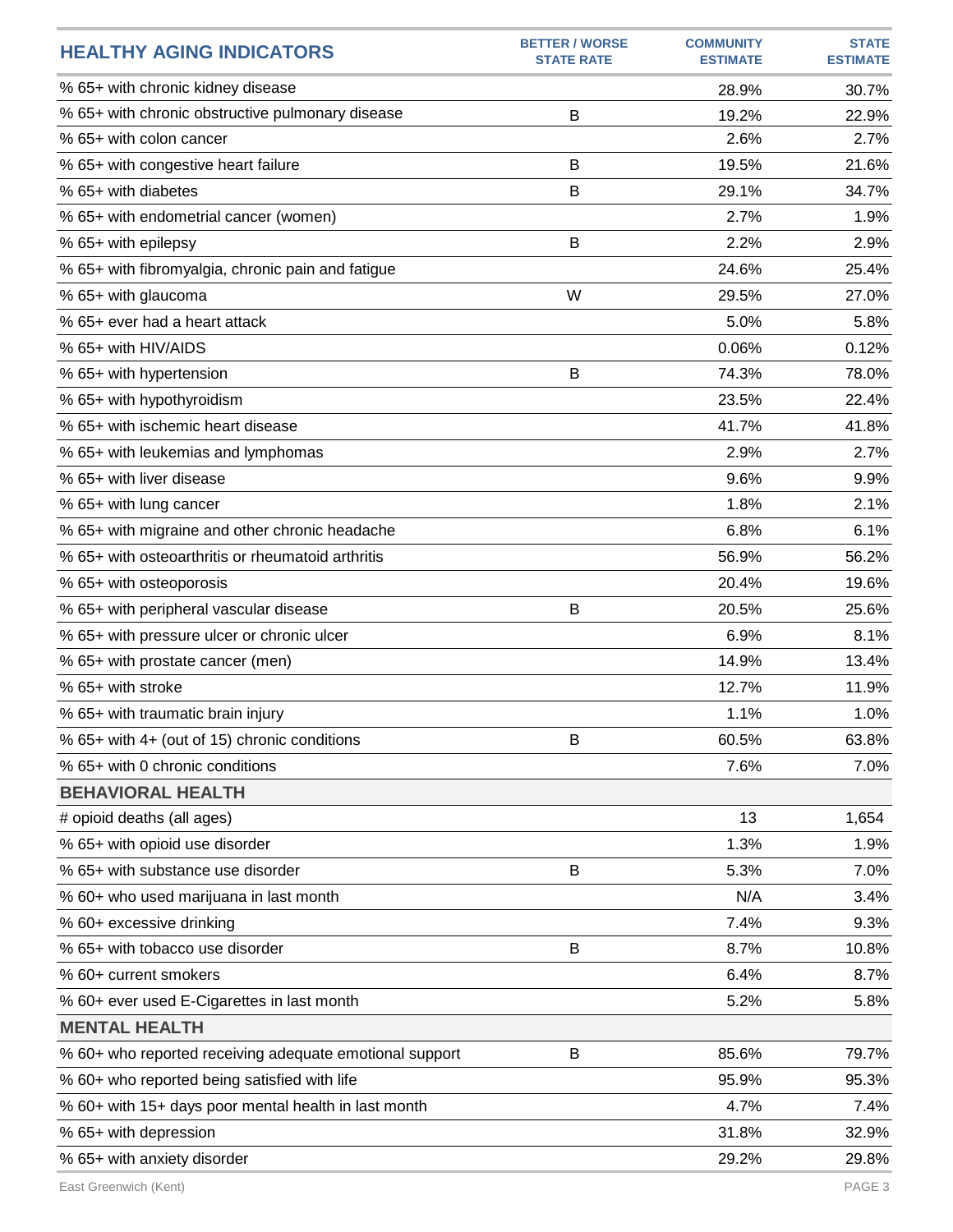| <b>HEALTHY AGING INDICATORS</b>                                  | <b>BETTER / WORSE</b><br><b>STATE RATE</b> | <b>COMMUNITY</b><br><b>ESTIMATE</b> | <b>STATE</b><br><b>ESTIMATE</b> |
|------------------------------------------------------------------|--------------------------------------------|-------------------------------------|---------------------------------|
| % 65+ with bipolar disorder                                      |                                            | 3.7%                                | 4.1%                            |
| % 65+ with post-traumatic stress disorder                        | B                                          | 1.0%                                | 1.7%                            |
| % 65+ with schizophrenia & other psychotic disorder              | B                                          | 2.2%                                | 3.8%                            |
| % 65+ with personality disorder                                  |                                            | 3.8%                                | 2.8%                            |
| <b>LIVING WITH DISABILITY</b>                                    |                                            |                                     |                                 |
| % 65+ with self-reported hearing difficulty                      |                                            | 13.0%                               | 13.9%                           |
| % 65+ with clinical diagnosis of deafness or hearing impairment  | W                                          | 19.4%                               | 16.4%                           |
| % 65+ with self-reported vision difficulty                       |                                            | 6.7%                                | 5.5%                            |
| % 65+ with clinical diagnosis of blindness or visual impairment  |                                            | 0.7%                                | 1.1%                            |
| % 65+ with self-reported cognition difficulty                    |                                            | 10.8%                               | 8.2%                            |
| % 65+ with self-reported ambulatory difficulty                   |                                            | 15.4%                               | 21.0%                           |
| % 65+ with clinical diagnosis of mobility impairment             |                                            | 3.0%                                | 3.8%                            |
| % 65+ with self-reported self-care difficulty                    |                                            | 7.1%                                | 8.0%                            |
| % 65+ with self-reported independent living difficulty           |                                            | 18.1%                               | 14.3%                           |
| <b>CAREGIVING</b>                                                |                                            |                                     |                                 |
| # of Alzheimer's disease specific support groups                 |                                            | 0                                   | 16                              |
| # of Memory Cafes                                                |                                            | 0                                   | 10                              |
| % of 60+ who provide care to a family/friend in last month       |                                            | 27.2%                               | 22.5%                           |
| % of grandparents raising grandchildren                          | $\star$                                    | 0.0%                                | 1.0%                            |
| % of grandparents who live with grandchildren                    |                                            | 1.7%                                | 3.2%                            |
| <b>ACCESS TO CARE</b>                                            |                                            |                                     |                                 |
| % 65+ dually eligible for Medicare and Medicaid                  | $\star$                                    | 5.8%                                | 13.8%                           |
| % 65+ Medicare managed care enrollees                            | $\star$                                    | 38.5%                               | 43.8%                           |
| % 60+ with a regular doctor                                      |                                            | 98.2%                               | 96.7%                           |
| % 60+ who did not see a doctor when needed due to cost           |                                            | 3.7%                                | 5.4%                            |
| # of primary care providers within 5 miles                       |                                            | 224                                 | 1,605                           |
| # of hospitals within 5 miles                                    |                                            | 0                                   | 13                              |
| # of home health agencies                                        |                                            | 19                                  | 23                              |
| # of nursing homes within 5 miles                                |                                            | 5                                   | 80                              |
| # of community health centers                                    |                                            | 0                                   | 43                              |
| # of adult day health centers                                    |                                            | 0                                   | 31                              |
| # of hospice agencies                                            |                                            | 6                                   | 18                              |
| <b>SERVICE UTILIZATION</b>                                       |                                            |                                     |                                 |
| # physician visits per year                                      |                                            | 8.6                                 | 8.4                             |
| # emergency room visits/1000 persons 65+ years annually          | $\star$                                    | 502.4                               | 620.6                           |
| # Part D monthly prescription fills per person annually          | $\star$                                    | 47.1                                | 52.2                            |
| # home health visits annually                                    |                                            | 3.2                                 | 3.5                             |
| # durable medical equipment claims annually                      | $\star$                                    | 1.5                                 | 1.7                             |
| # inpatient hospital stays/1000 persons 65+ years annually       | $\star$                                    | 212.5                               | 286.5                           |
| % Medicare inpatient hospital readmissions (as % of admissions)  |                                            | 15.1%                               | 17.4%                           |
| # skilled nursing facility stays/1000 persons 65+ years annually |                                            | 82.6                                | 98.8                            |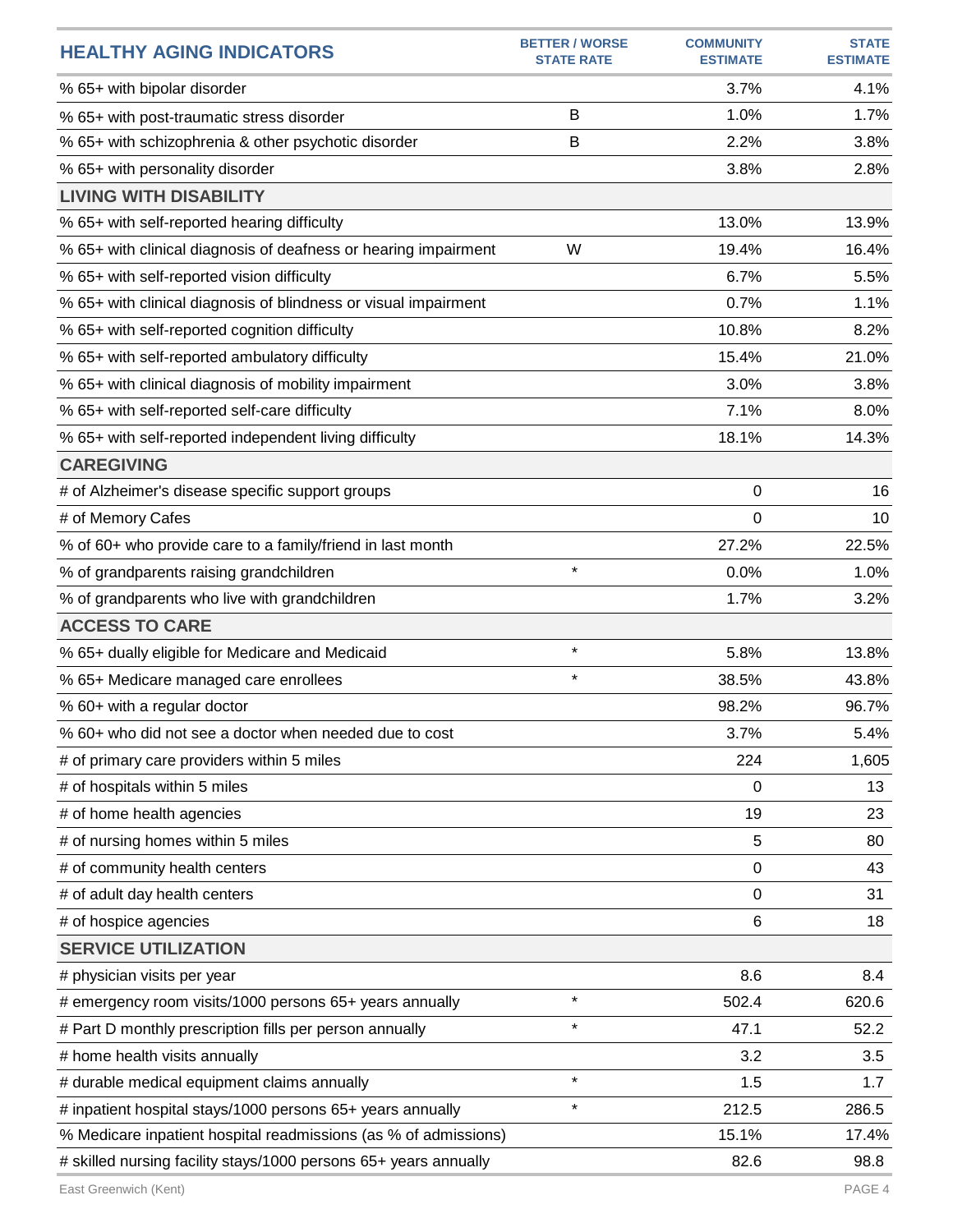| <b>HEALTHY AGING INDICATORS</b>                               | <b>BETTER / WORSE</b><br><b>STATE RATE</b> | <b>COMMUNITY</b><br><b>ESTIMATE</b> | <b>STATE</b><br><b>ESTIMATE</b> |
|---------------------------------------------------------------|--------------------------------------------|-------------------------------------|---------------------------------|
| # skilled nursing home Medicare beds/1000 persons 65+ years   |                                            | 41.2                                | 47.1                            |
| % 65+ getting Medicaid long term services and supports        | $\star$                                    | 2.5%                                | 4.2%                            |
| % 65+ hospice users                                           |                                            | 3.8%                                | 3.5%                            |
| % 65+ hospice users as % of decedents                         | $\star$                                    | 64.8%                               | 53.0%                           |
| Median hospice days per hospice user (65+, deceased)          |                                            | 10.0                                | 11.0                            |
| Median hospice payment (Medicare + other) per hospice user    |                                            | \$3,270.52                          | \$3,870.97                      |
| <b>COMMUNITY</b>                                              |                                            |                                     |                                 |
| Air pollution: annual # of unhealthy days for 65+ (county)    |                                            | 6                                   | N/A                             |
| Age-friendly efforts in community                             |                                            | Not yet                             | Yes                             |
| # of senior centers                                           |                                            | 1                                   | 32                              |
| # of universities and community colleges                      |                                            | 1                                   | 19                              |
| # of public libraries                                         |                                            | 1                                   | 71                              |
| # of YMCAs                                                    |                                            | $\Omega$                            | 15                              |
| % in county with access to broadband (all ages)               |                                            | 98.7%                               | 98.1%                           |
| % 60+ who used Internet in last month                         | $\star$                                    | 81.9%                               | 71.6%                           |
| Voter participation rate in 2016 election (age 18+)           |                                            | 79.0%                               | 55.0%                           |
| % 60+ who believe local service orgs understand needs         |                                            | 51.3%                               | 44.1%                           |
| % 60+ who believe he/she can make a difference                | $\star$                                    | 60.4%                               | 52.2%                           |
| % 60+ who believe working together can make a difference      |                                            | 82.4%                               | 81.0%                           |
| % 60+ who volunteer at least once per month                   | $\star$                                    | 30.2%                               | 22.9%                           |
| % 60+ who attend community events (church, club) monthly      |                                            | 49.5%                               | 44.4%                           |
| <b>SAFETY &amp; CRIME</b>                                     |                                            |                                     |                                 |
| Violent crime rate /100,000 persons                           |                                            | 61.1                                | 220.3                           |
| Homicide rate /100,000 persons (county)                       |                                            | 1                                   | $\overline{2}$                  |
| # firearm fatalities (all ages) (county)                      |                                            | 129                                 | 895                             |
| Property crime rate /100,000 persons                          |                                            | 958.4                               | 1,678.4                         |
| # 65+ deaths by suicide (county)                              |                                            | 11                                  | 57                              |
| <b>TRANSPORTATION</b>                                         |                                            |                                     |                                 |
| % 65+ who own a motor vehicle                                 |                                            | 83.1%                               | 85.0%                           |
| % 60+ who always drive or ride wearing a seatbelt             |                                            | 94.1%                               | 91.9%                           |
| % 60+ who drove under the influence of drinking in last month |                                            | N/A                                 | 2.0%                            |
| # of fatal crashes involving adult age 60+/town               |                                            | 1                                   | 82                              |
| # of fatal crashes involving adult age 60+/county             |                                            | 16                                  | 82                              |
| <b>HOUSING</b>                                                |                                            |                                     |                                 |
| % 65+ population who live alone                               |                                            | 34.8%                               | 31.4%                           |
| Average household size (all ages)                             |                                            | 2.6                                 | 2.5                             |
| Median house value                                            |                                            | \$429,600.00                        | \$249,800.00                    |
| % 60+ own home                                                | $\star$                                    | 78.7%                               | 70.3%                           |
| % 60+ homeowners who have mortgage                            |                                            | 47.8%                               | 48.7%                           |
| % 60+ stressed about paying rent/mortgage in last month       |                                            | 18.4%                               | 22.1%                           |